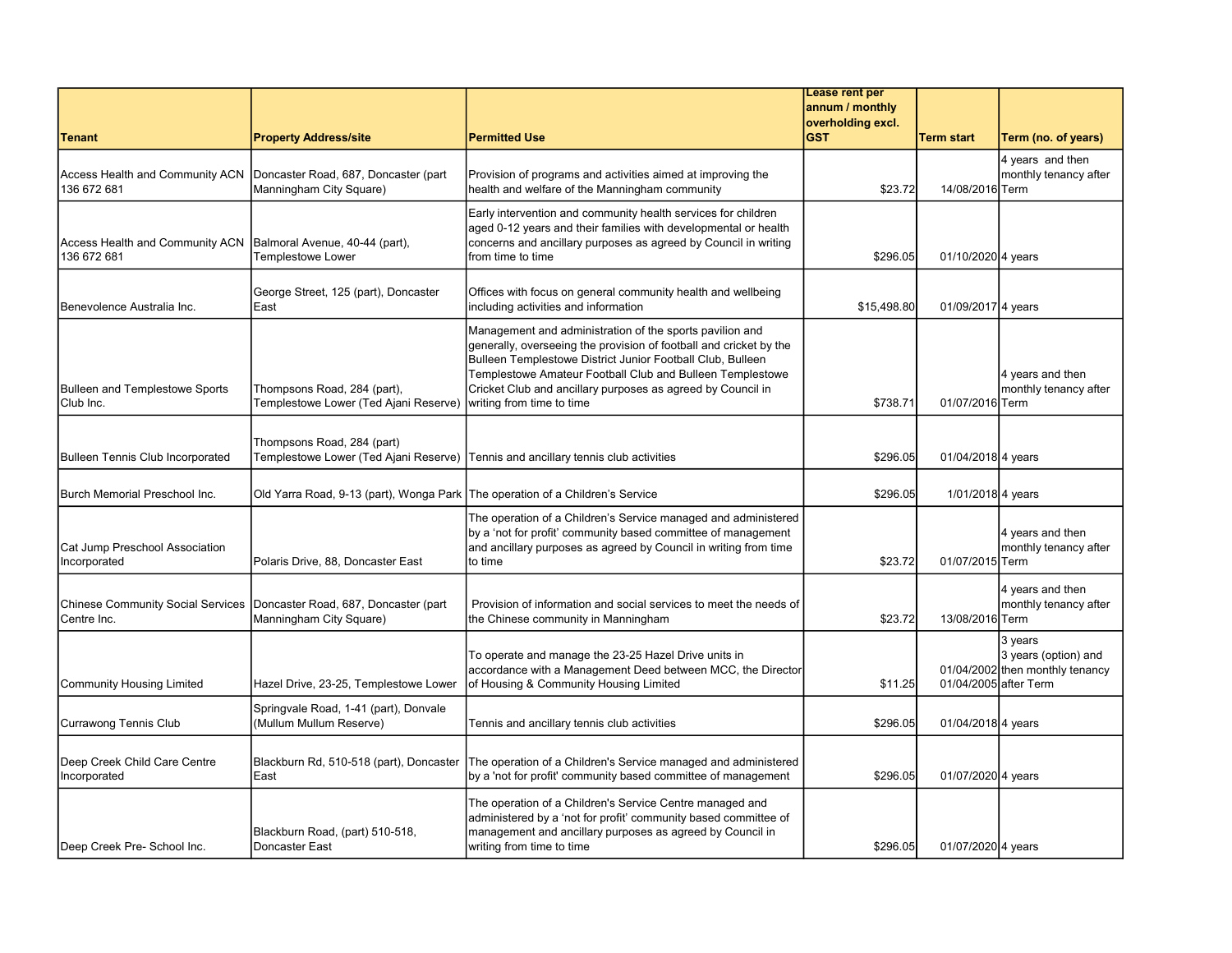|                                                                                           |                                                                       |                                                                                                                                                                                                                                                   | Lease rent per<br>annum / monthly |                       |                                                                                                                                                                          |
|-------------------------------------------------------------------------------------------|-----------------------------------------------------------------------|---------------------------------------------------------------------------------------------------------------------------------------------------------------------------------------------------------------------------------------------------|-----------------------------------|-----------------------|--------------------------------------------------------------------------------------------------------------------------------------------------------------------------|
| <b>Tenant</b>                                                                             | <b>Property Address/site</b>                                          | <b>Permitted Use</b>                                                                                                                                                                                                                              | overholding excl.<br><b>GST</b>   | <b>Term start</b>     | Term (no. of years)                                                                                                                                                      |
| Doncaster And Templestowe<br>Amateur Swimming Club Inc.                                   | Williamsons Road, 139-153 (part), Lower<br>Templestowe                | Administration Office for the conduct of a swimming club                                                                                                                                                                                          | \$1 for the Term                  | 21/11/2013 10 years   | 21/11/2023 10 years (option)                                                                                                                                             |
| Doncaster Athletic Club Inc.                                                              | George Street, 125-149 (part), Doncaster<br>East                      | Conduct and operation of an amateur athletics club for athletes of<br>all ages and abilities                                                                                                                                                      | \$22.81                           | 1/03/2018 Term        | 16 months and then<br>monthly tenancy after                                                                                                                              |
| Doncaster Bowling Club Incorporated JJ Tully Drive, Doncaster                             |                                                                       | Operation and management of Doncaster Bowling Club and other<br>activities as provided for in the Constitution of the Club from time<br>to time                                                                                                   | \$93.46                           | 1/04/2001 Term        | 20 years and then<br>monthly tenancy after                                                                                                                               |
| Doncaster Community Care and<br>Counselling Centre Inc.                                   | Doncaster Road, 687, Doncaster (part<br>Manningham City Square)       | The provision of information, counselling and support services<br>primarily for those who are socially and/or financially<br>disadvantaged and/or with special needs and ancillary purposes<br>as agreed by Council in writing from time to time) | \$23.72                           | 01/08/2016 Term       | 4 years and then<br>monthly tenancy after                                                                                                                                |
| Doncaster East Preschool Centre<br>Inc.                                                   | Montgomery Street, 2-4 (part),<br>Doncaster East                      | The operation of a Children's Service managed and administered<br>by a 'not for profit' community based committee of management<br>and ancillary purposes as agreed by Council in writing from time<br>to time                                    | \$296.05                          | 01/09/2019 4 years    |                                                                                                                                                                          |
| Doncaster Hockey Club Incorporated Donvale (Mullum Mullum Reserve)                        | Springvale & Reynolds Roads (crn),                                    | Operation and management of Doncaster Hockey Club Inc.                                                                                                                                                                                            | \$13.55                           | 01/06/2008 after Term | 3 years<br>3 years (option) and<br>01/06/2005 then monthly tenancy                                                                                                       |
| Doncaster Hockey Club Limited                                                             | Springvale & Reynolds Roads (crn),<br>Donvale (Mullum Mullum Reserve) | Operation and management of wet surface synthetic sporting field<br>with hockey as its primary use                                                                                                                                                | \$12.35                           | 1/10/2000             | Earlier of 10 years or<br>the date that the<br>synthetic playing field<br>requires replacement,<br>as determined by<br>Council and then<br>monthly tenancy after<br>Term |
| Doncaster Kindergarten Association<br>Inc.                                                | Doncaster Road, 687, Doncaster (part<br>Manningham City Square)       | The operation of a Children's Service managed by a not for profit<br>community based committee of management and ancillary<br>purposes as agreed by Council in writing from time to time                                                          | \$23.72                           | 01/08/2016 Term       | 4 years and then<br>monthly tenancy after                                                                                                                                |
| Doncaster Rovers Soccer Club<br>Incorporated                                              | Andersons Creek Road, 117, Doncaster<br>East                          | The provision, management and administration of soccer and<br>recreation activities and ancillary purposes as agreed by Council<br>in writing from time to time                                                                                   | \$622.66                          | 1/06/2018 Term        | 1 year and then<br>monthly tenancy after                                                                                                                                 |
| Doncaster Templestowe Artists'<br>Society Incorporated                                    | Doncaster Road, 673, Doncaster                                        | Classes, workshops, demonstrations, self help groups,<br>exhibitions and generally assisting in the development of art and<br>cultural activities in the City of Manningham                                                                       | \$296.05                          | 01/04/2018 4 years    |                                                                                                                                                                          |
| Doncaster Tennis Club Incorporated                                                        | Doncaster Road, 802-806 (part),<br><b>I</b> Doncaster                 | Tennis and ancillary tennis club activities                                                                                                                                                                                                       | \$296.05                          | 01/03/2018 4 years    |                                                                                                                                                                          |
| Donvale and Templestowe Horse<br>and Pony Club Inc. and Donvale<br>Adult Riding Club Inc. | 284-312 Reynolds Road (part) & Tindals<br>Road, 127 (part), Donvale   | The provision, management and administration of horse riding<br>related educational and recreation activities and ancillary<br>purposes as agreed in writing from time to time                                                                    | \$23.72                           | 05/12/2014 Term       | 4 years and then<br>monthly tenancy after                                                                                                                                |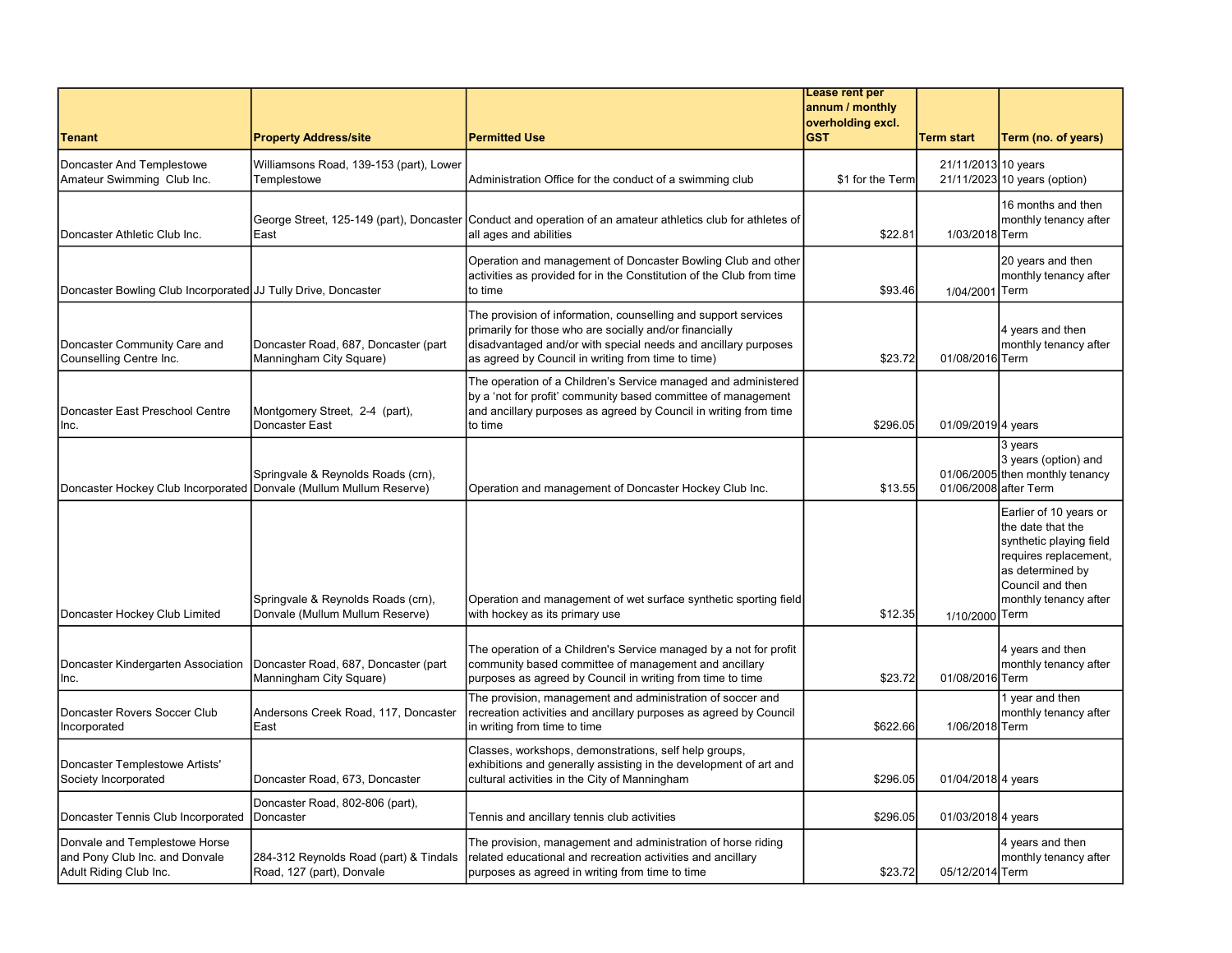|                                                      |                                                                                                            |                                                                                                                                                                                                                | Lease rent per                       |                              |                                                                   |
|------------------------------------------------------|------------------------------------------------------------------------------------------------------------|----------------------------------------------------------------------------------------------------------------------------------------------------------------------------------------------------------------|--------------------------------------|------------------------------|-------------------------------------------------------------------|
|                                                      |                                                                                                            |                                                                                                                                                                                                                | annum / monthly<br>overholding excl. |                              |                                                                   |
| <b>Tenant</b>                                        | <b>Property Address/site</b>                                                                               | <b>Permitted Use</b>                                                                                                                                                                                           | <b>GST</b>                           | Term start                   | Term (no. of years)                                               |
| Donvale Bowls Club Inc.                              | Springvale Rd, 11 (part), Donvale                                                                          | Operation of a club for bowls, social and other sporting and<br>ancillary purposes as agreed by Council in writing from time to<br>time                                                                        | \$23.72                              | 01/07/2014 Term              | 4 years and then<br>monthly tenancy after                         |
| Donvale Preschool Association<br>Incorporated        | Florence Avenue, 7-9 (part), Donvale                                                                       | The operation of a Children's Service managed and administered<br>by a 'not for profit' community based committee of management<br>and ancillary purposes as agreed by Council in writing from time<br>to time | \$296.05                             | 01/07/2019 4 years           |                                                                   |
| Donvale Tennis Club Incorporated                     | Mitcham Road, 36-82 (part), Donvale                                                                        | Tennis and ancillary tennis club activities                                                                                                                                                                    | \$296.05                             | 01/04/2018 4 years           |                                                                   |
| EACH Limited                                         | Doncaster Road, 687, Doncaster (part<br>Manningham City Square)                                            | <b>Administration Office</b>                                                                                                                                                                                   | \$23.72                              | 1/07/2019 Term               | 1 year and then<br>monthly tenancy after                          |
| Early Childhood Management<br>Services Inc.          | Birchwood Avenue, 3, Lower<br>Templestowe                                                                  | A Children's Service managed and administered by a not for profit<br>community based organisation                                                                                                              | \$23.72                              | 01/07/2015 Term              | 4 years and then<br>monthly tenancy after                         |
| Early Childhood Management<br>Services Inc.          | Studley Street, 18 (part) Doncaster                                                                        | A Children's Service managed and administered by a not for profit<br>community based organisation                                                                                                              | \$23.72                              | 1/06/2015 Term               | 4 years and then<br>monthly tenancy after                         |
| Early Childhood Management<br>Services Inc.          | Swanston Street, 96-106 (part),<br>Templestowe Lower                                                       | A Children's Service managed and administered by a 'not for<br>profit' community based organisation                                                                                                            | \$296.05                             | 01/04/2020 4 years           |                                                                   |
| Early Childhood Management<br>Services Inc.          | Hovea Street, 18, Templestowe                                                                              | A Children's Service managed and administered by a not for profit<br>community based organisation                                                                                                              | \$23.72                              | 01/07/2015 Term              | 4 years and then<br>monthly tenancy after                         |
| Florence Avenue Playgroup<br>Association Inc.        | Florence Avenue, 7-9 (part), Donvale                                                                       | Operation and management of the Florence Avenue Playgroup<br>Association Incorporated                                                                                                                          | \$296.05                             | 01/08/2019 4 years           |                                                                   |
| Friends of Manningham Dogs and<br>Cats Inc.          | Aranga Crescent, 53-55 (part), Donvale                                                                     | Managing activities aimed at promoting responsible pet<br>ownership and ancillary purposes as agreed by Council in writing<br>from time to time                                                                | \$296.06                             | 01/06/2020 4 years           |                                                                   |
| Greythorn Bowling Club Incorporated Avenue Reserve)  | Park Ave, 17 (part), Doncaster (Park                                                                       | Operation and management of Greythorn Bowling Club and other<br>activities as provided in the Constitution of the Club from time to<br>time                                                                    | \$251.12                             | 1/07/2001                    | 20 years and then<br>monthly tenancy after<br><b>Term</b>         |
| Gum Nut Gully Pre School<br>Association Incorporated | Larnoo Drive, 58, Doncaster East                                                                           | The operation of a Children's Service managed and administered<br>by a 'not for profit' community based committee of management<br>and ancillary purposes as agreed by Council in writing from time<br>to time | \$23.72                              | 01/06/2015 Term              | 4 years and then<br>monthly tenancy after                         |
| Lions Club of Warrandyte Inc.                        | Blackburn Rd, 620-628 (part), Doncaster<br>East                                                            | Storage purposes                                                                                                                                                                                               | \$21.63                              | 1/09/2018 <sup>3</sup> years |                                                                   |
| Lions Club of Warrandyte Inc.                        | Yarra Street, 168-178 (part), Warrandyte                                                                   | Opportunity shop                                                                                                                                                                                               | \$9,892.06                           | 12/08/2017 4 years           |                                                                   |
| Living And Learning At Ajani Inc                     | Thompsons Road, 284-302 (part)<br>Templestowe Lower (Ted Ajani Reserve) Management of the Community Garden |                                                                                                                                                                                                                | \$23.72                              | 29/03/2018 Term              | 2 years, 3 months and<br>2 days and then<br>monthly tenancy after |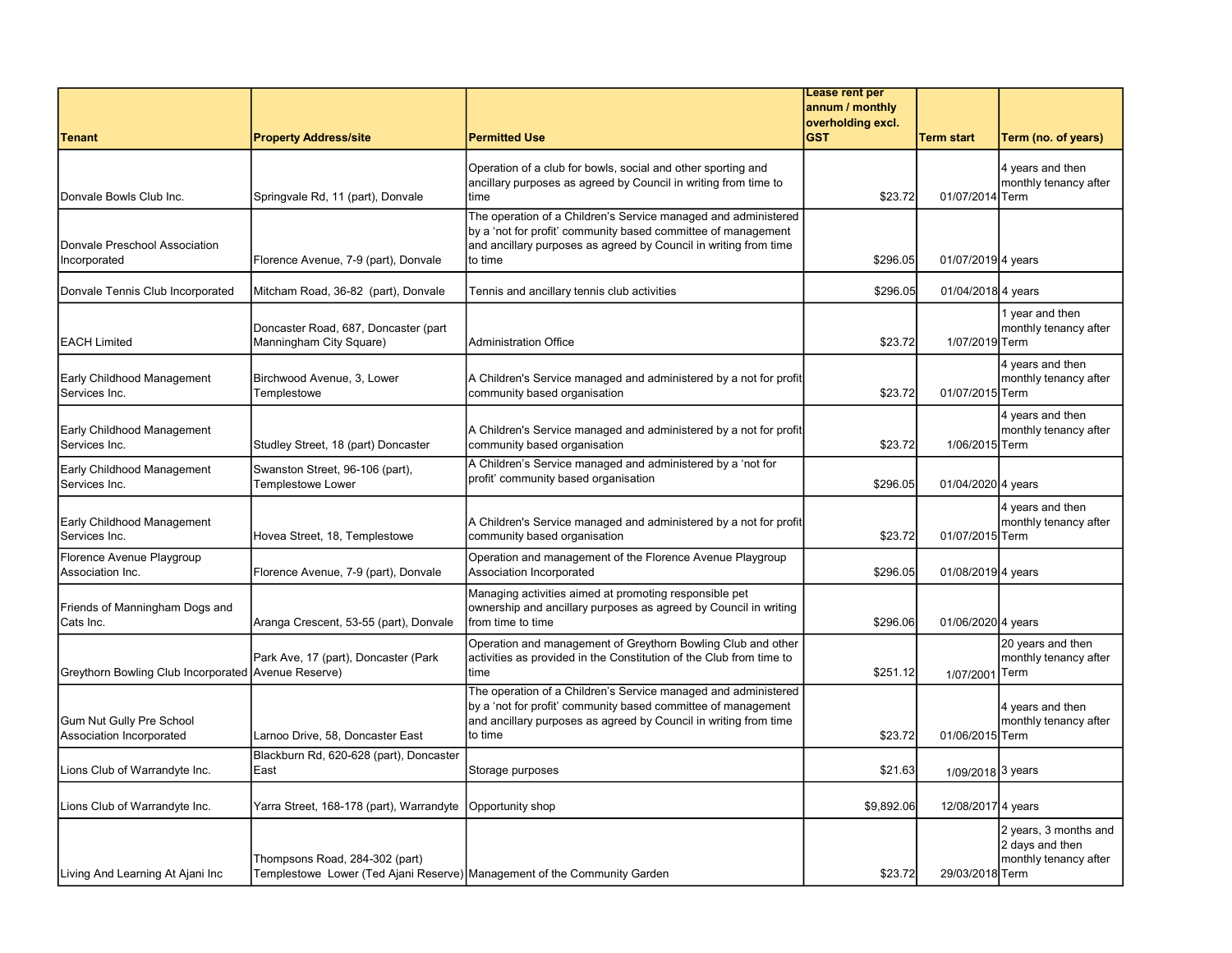|                                                          |                                                                                                    |                                                                                                                                                                                                                                                                            | Lease rent per<br>annum / monthly |                       |                                                                    |
|----------------------------------------------------------|----------------------------------------------------------------------------------------------------|----------------------------------------------------------------------------------------------------------------------------------------------------------------------------------------------------------------------------------------------------------------------------|-----------------------------------|-----------------------|--------------------------------------------------------------------|
| <b>Tenant</b>                                            |                                                                                                    | <b>Permitted Use</b>                                                                                                                                                                                                                                                       | overholding excl.<br><b>GST</b>   | <b>Term start</b>     |                                                                    |
|                                                          | <b>Property Address/site</b>                                                                       | Provision of social, educational and recreational activities and                                                                                                                                                                                                           |                                   |                       | Term (no. of years)<br>4 years and then                            |
| Living And Learning At Ajani Inc<br>(formerly BATCH)     | Thompsons Road, 284-302 (part) (Ted<br>Ajani Reserve) Lower Templestowe                            | ancillary purposes as agreed by Council in writing from time to<br>time                                                                                                                                                                                                    | \$23.72                           | 01/07/2016 Term       | monthly tenancy after                                              |
| MannaCare Inc.                                           | Manningham Road, 383, Doncaster                                                                    | Provision of Aged Care Services, disability care services and<br>complementary wellness and re-ablement services from the<br>Facility in accordance with:<br>(a) the terms of this Lease; and<br>(b) usual industry standards and practices,<br>subject to clause 17.1     | \$412, 959.96                     | 1/07/2016 30 days     | 15 years, 8 months and                                             |
| MannaCare Inc.                                           | Manningham Road, 371, Doncaster<br>(sublease)                                                      | Provision of Aged Care Services, disability care services and<br>complementary wellness and re-ablement services from the<br>Facility in accordance with:<br>(a) the terms of this Sub-Lease; and<br>(b) usual industry standards and practices,<br>subject to clause 17.1 | \$365,676.00                      | 1/07/2016 30 days     | 15 years, 8 months and                                             |
| Manningham Greyhound Club<br>Incorporated                | Stintons Rd, 39-49 (part), Park Orchards<br>(Stintons Reserve)                                     | Operation and management of Greyhound Slipping Track                                                                                                                                                                                                                       | \$23.72                           | 01/11/2014 Term       | 4 years and then<br>monthly tenancy after                          |
| Manningham Juventus Old Boys<br>Social Club Inc.         | Park Ave, 17 (part), Doncaster (Park<br>Avenue Reserve)                                            | The provision, management and administration of soccer and<br>recreation activities and ancillary purposes as agreed by Council<br>in writing from time to time                                                                                                            | \$7,843.25                        | 1/04/2020 3 years     | $1/04/2023$ 3 year (option)                                        |
| Manningham Toy Library Inc.                              | Swanston Street, 96-106 (part),<br><b>Templestowe Lower</b>                                        | Operation of a toy library borrowing service which promotes the<br>value of play for children focusing on the early years of a child's<br>development                                                                                                                      | \$296.05                          | 01/04/2020 4 years    |                                                                    |
| Manningham U3A Incorporated                              | Blackburn Road, 520 (part), Doncaster<br>East                                                      | Adult education and ancillary purposes as agreed by Council in<br>writing from time to time                                                                                                                                                                                | \$23.72                           | 01/07/2014 Term       | 4 years and then<br>monthly tenancy after                          |
| Montessori Early Education Centre                        | Mitcham Rd, 36A, Donvale                                                                           | An early education centre                                                                                                                                                                                                                                                  | \$14,599.50                       | 1/07/2014 10 years    |                                                                    |
| Moresby Ave Child-Care And Early<br>Learning Centre Inc. | Moresby Avenue, 6-8, Bulleen                                                                       | The operation of a Children's Service Centre administered by a<br>'not for profit' community based committee of management and<br>ancillary purposes as agreed by Council in writing from time to<br>time                                                                  | \$296.05                          | 01/05/2020 4 years    |                                                                    |
| Park Orchards Community House &<br>Learning Centre Inc.  | Knees Road, 24-52, Park Orchards (Part<br>Domeney Recreation Centre)                               | Adult education and ancillary purposes as agreed by Council in<br>writing from time to time                                                                                                                                                                                | \$23.72                           | 30/01/2017 after Term | 4 years<br>4 years (option) and<br>30/01/2013 then monthly tenancy |
| Park Orchards Community House &<br>Learning Centre Inc.  | Part Crown Allotment 25D, Parish of<br>Warrandyte and known as 568-574 Park<br>Road, Park Orchards | Adult education and community services and ancillary purposes                                                                                                                                                                                                              | \$296.05                          | 30/01/2021 1 year     |                                                                    |
| Park Orchards Kindergarten Inc.                          | Park Road, 568-574 (part), Park<br>Orchards                                                        | Children's Service managed and administered by a 'not for profit'<br>community based committee of management and ancillary<br>purposes as agreed by the Landlord in writing from time to time                                                                              | \$296.05                          | 01/04/2020 4 years    |                                                                    |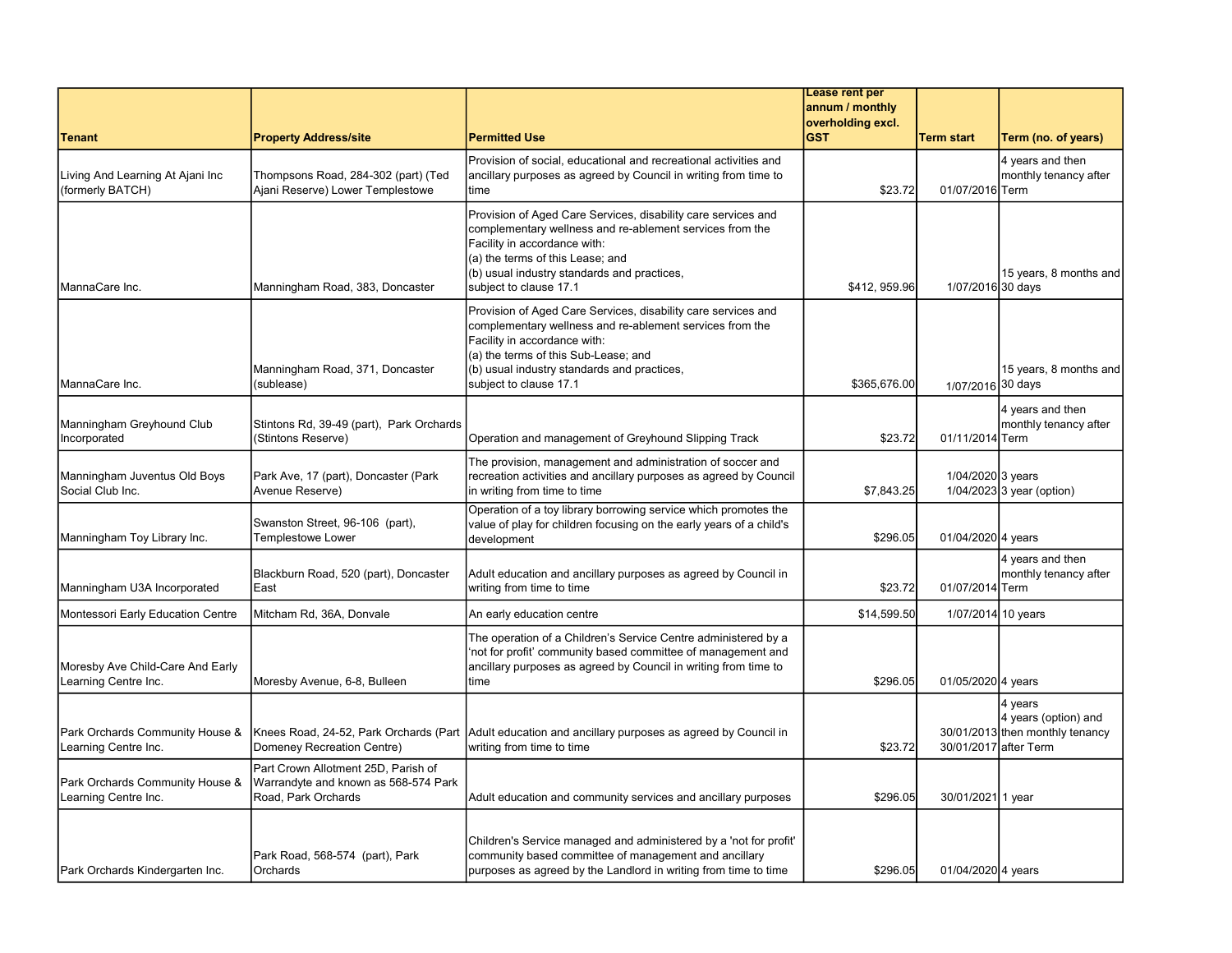|                                                                                                                                                                                               |                                                                         |                                                                                                                                                                                                                | Lease rent per    |                     |                                            |
|-----------------------------------------------------------------------------------------------------------------------------------------------------------------------------------------------|-------------------------------------------------------------------------|----------------------------------------------------------------------------------------------------------------------------------------------------------------------------------------------------------------|-------------------|---------------------|--------------------------------------------|
|                                                                                                                                                                                               |                                                                         |                                                                                                                                                                                                                | annum / monthly   |                     |                                            |
|                                                                                                                                                                                               |                                                                         |                                                                                                                                                                                                                | overholding excl. |                     |                                            |
| <b>Tenant</b>                                                                                                                                                                                 | <b>Property Address/site</b>                                            | <b>Permitted Use</b>                                                                                                                                                                                           | <b>GST</b>        | <b>Term start</b>   | Term (no. of years)                        |
| Park Orchards Tennis Club Inc.                                                                                                                                                                | Park Road, 568-574 (part), Park<br>Orchards (Stintons Reserve)          | Tennis and ancillary tennis club activities including a venue<br>available for hire to community groups and individuals                                                                                        | \$296.05          | 1/07/2020 4 years   |                                            |
| Phoenix Theatre Company<br>Incorporated                                                                                                                                                       | Leeds Street, 105, Doncaster East                                       | Operation and management of a community theatre company and<br>ancillary purposes as agreed by Council in writing from time to<br>time                                                                         | \$23.72           | 01/07/2014 Term     | 4 years and then<br>monthly tenancy after  |
| Pines Learning Incorporated<br>(formerly The Donvale Living and<br>Learning Centre Incorporated)                                                                                              | Blackburn Road, 520 (part), Doncaster<br>East                           | Adult education and community services and ancillary purposes<br>as agreed by Council in writing from time to time                                                                                             | \$23.72           | 01/07/2014 Term     | 4 years and then<br>monthly tenancy after  |
| Returned and Services League of<br>Australia (Victorian Branch)<br>Incorporated as trustee of the<br>Doncaster RSL Sub-Branch building<br>patriotic fund of Doncaster Road,<br>East Doncaster | Doncaster Road, 918A, Doncaster East<br>(Doncaster Recreation Reserve   | Any purpose stated in the constitution of the Doncaster RSL Sub-<br>Branch                                                                                                                                     | \$0.00            | 2/01/1999 Term      | 20 years and then<br>monthly tenancy after |
| Rotary Club of Warrandyte Donvale<br>Inc.                                                                                                                                                     | Yarra River frontage, Warrandyte (crown<br>land)                        | Operation and management of the Warrandyte Riverside Market                                                                                                                                                    | 296.05            | 6/02/2021 29 days   | 2 years, 11 months &                       |
| Rotary Club of Warrandyte Donvale<br>Inc.                                                                                                                                                     | Yarra Street, 45-55 (part), Warrandyte                                  | Operation and management of the Warrandyte Riverside Market                                                                                                                                                    | 296.05            | 6/02/2021 29 days   | 2 years, 11months &                        |
| Schramms Sports Club Inc.                                                                                                                                                                     | JJ Tully Drive, 2-50 (part), Doncaster                                  | Operation and management of the Schramms Reserve Pavilion<br>and overseeing the provision of sports related education and<br>recreational activities                                                           | \$627.46          | 01/07/2018 Term     | 1 year and then<br>monthly tenancy after   |
| Serpell Tennis Club Inc.                                                                                                                                                                      | Burleigh Drive, 7, Templestowe                                          | Tennis and ancillary tennis club activities                                                                                                                                                                    | \$296.05          | 01/04/2018 4 years  |                                            |
| Templestowe Bowling Club Inc.                                                                                                                                                                 | Swilk Street, 1, Templestowe                                            | The operation of a bowls club, social and other sporting and<br>ancillary purposes including limited venue hire                                                                                                | \$296.05          | 01/11/2017 4 years  |                                            |
| Templestowe Flat Track Racing Club<br>Inc.                                                                                                                                                    | Porter St, 94-140 (part), Templestowe                                   | Operation of a Radio Control racing car club for on road Electric<br>Powered 1:10 scale vehicles                                                                                                               | \$23.72           | 01/07/2015 Term     | 4 years and then<br>monthly tenancy after  |
| <b>Templestowe Heights Preschool</b><br>Association Inc.                                                                                                                                      | Fyfe Drive, part 64-68 and Totara Court,<br>part 10A, Lower Templestowe | The operation of a Children's Service managed and administered<br>by a 'not for profit' community based committee of management<br>and ancillary purposes as agreed by Council in writing from time<br>to time | \$23.72           | 01/06/2015 Term     | 4 years and then<br>monthly tenancy after  |
| Templestowe Park Tennis Club Inc.                                                                                                                                                             |                                                                         | Porter Street, 94-140 (part), Templestowe Tennis and ancillary tennis club activities                                                                                                                          | \$296.05          | 01/04/2018 4 years  |                                            |
| Templestowe Sports Club Inc.                                                                                                                                                                  | Porter Street, 94-140 (part), Templestowe                               | Management and administration of the sports pavilion and<br>generally overseeing the provision of cricket and football                                                                                         | \$618.36          | 31/05/2016 Term     | 3 years and then<br>monthly tenancy after  |
| The Onemda Association Inc.                                                                                                                                                                   | Thompsons Road, 284-302 (part) Lower<br>Templestowe (Ted Ajani Reserve) | Onemda Pathways Program which targets vocational training,<br>education, living skill development and community awareness for<br>young adults with intellectual disabilities                                   | \$296.05          | 19/07/2012 13 years |                                            |
| The Onemda Association Inc.                                                                                                                                                                   | Doncaster Road, 687, Doncaster (part<br>Manningham City Square)         | <b>Administration Office</b>                                                                                                                                                                                   | \$296.05          | 01/05/2018 4 years  |                                            |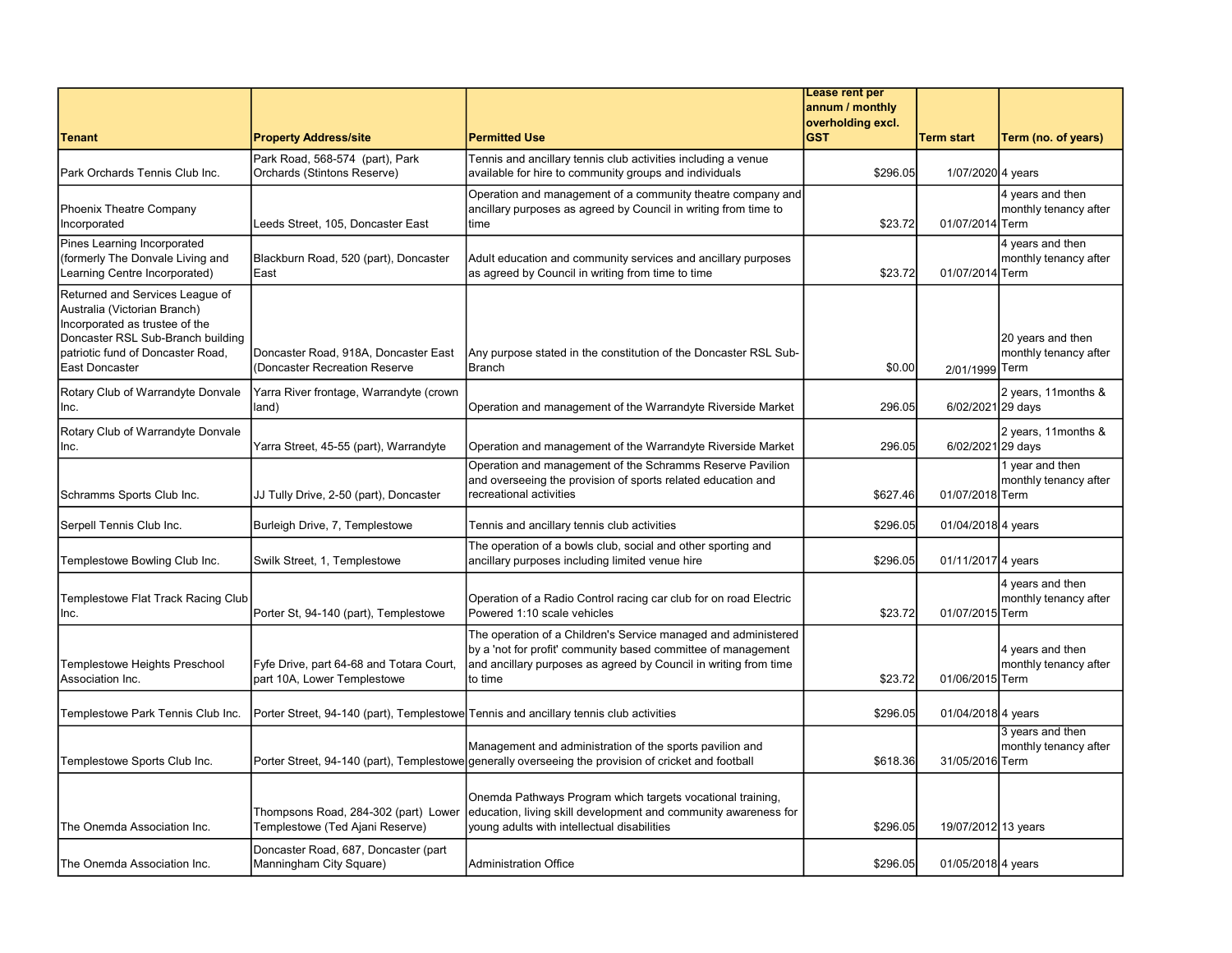|                                                                                               |                                                                                    |                                                                                                                                                                                                                | Lease rent per                       |                     |                                                                                                                                 |
|-----------------------------------------------------------------------------------------------|------------------------------------------------------------------------------------|----------------------------------------------------------------------------------------------------------------------------------------------------------------------------------------------------------------|--------------------------------------|---------------------|---------------------------------------------------------------------------------------------------------------------------------|
|                                                                                               |                                                                                    |                                                                                                                                                                                                                | annum / monthly<br>overholding excl. |                     |                                                                                                                                 |
| <b>Tenant</b>                                                                                 | <b>Property Address/site</b>                                                       | <b>Permitted Use</b>                                                                                                                                                                                           | <b>GST</b>                           | <b>Term start</b>   | Term (no. of years)                                                                                                             |
| The Park Orchards B.M.X. Club Inc.                                                            | Stintons Road, 39-49 (part), Park<br><b>Orchards</b>                               | Provision of organised BMX training and race events and ancillary<br>purposes as agreed by Council in writing from time to time                                                                                | \$23.72                              | 01/07/2015 Term     | 4 years and then<br>monthly tenancy after                                                                                       |
| The Scout Association of Australia.<br>Victorian Branch Council                               | Thompsons Road, 284-302 (part) (Ted<br>Ajani Reserve) Lower Templestowe            | Activities associated with the aims of the scouting movement for<br>the benefit of the community of the City of Manningham                                                                                     | \$23.72                              | 01/07/2016 Term     | 4 years and then<br>monthly tenancy after                                                                                       |
| The Scout Association of Australia.<br>Victorian Branch Council                               | Blackburn Road, 293 (part), Doncaster<br>East                                      | Activities associated with the aims of the scouting movement for<br>the benefit of the community of the City of Manningham                                                                                     | \$23.72                              | 16/10/2016 Term     | 4 years and then<br>monthly tenancy after                                                                                       |
| The Scout Association of Australia,<br>Victorian Branch Council                               | George Street, 125-149 (part), Doncaster<br>East                                   | Activities associated with the aims of the scouting movement for<br>the benefit of the community of the City of Manningham                                                                                     | \$22.81                              |                     | 2 years and 3 months<br>and then monthly<br>1/08/2015 tenancy after Term                                                        |
| The Scout Association of Australia,<br>Victorian Branch, 1st Warrandyte<br><b>Scout Group</b> | Yarra Street, 45, Warrandyte                                                       | provision of scouting related activities                                                                                                                                                                       | \$0.96                               | 01/09/2014 Term     | 3 years<br>3 years (option)<br>01/09/2005 3 years (option)<br>01/09/2008 11 months and then<br>01/09/2011 monthly tenancy after |
| The Scout Association of Australia,<br>Victorian Branch, 1stTemplestowe<br><b>Scout Group</b> | Porter Street, 94-140 (part), Templestowe provision of scouting related activities |                                                                                                                                                                                                                | \$0.96                               | 01/09/2014 Term     | 3 years<br>3 years (option)<br>01/09/2005 3 years (option)<br>01/09/2008 11 months and then<br>01/09/2011 monthly tenancy after |
| The Scout Association of Australia,<br>Victorian Branch, 3rd Templestowe<br>East Scout Group  | Duncan Street, 4, (Finns Reserve), Lower<br>Templestowe                            | provision of scouting related activities                                                                                                                                                                       | \$0.96                               | 01/09/2014 Term     | 3 years<br>3 years (option)<br>01/09/2005 3 years (option)<br>01/09/2008 11 months and then<br>01/09/2011 monthly tenancy after |
| The Young Men's Christian<br>Association of Ballarat                                          | Derreck Avenue, 5-7 (part), Bulleen                                                | A Children's Service                                                                                                                                                                                           | \$296.05                             | 13/01/2021 2 years  |                                                                                                                                 |
| The Young Men's Christian<br>Association of Ballarat                                          | Swilk Street, 3 (part), Templestowe                                                | A Children's Service                                                                                                                                                                                           | \$296.05                             | 13/01/2021 2 years  |                                                                                                                                 |
| Trustees of the Templestowe RSL<br>Sub-Branch Building Patriotic Fund<br>No.2669              | Parker Street, 156, Templestowe                                                    | Operation of a branch of the Returned Services League of<br>Australia and associated uses including the holding of functions<br>and events                                                                     | \$35,000.00                          | 11/12/2020 20 years |                                                                                                                                 |
| <b>TRY Australia Children's Services</b>                                                      | Damala Street, 2-4, Doncaster East                                                 | The operation of a Children's Service                                                                                                                                                                          | \$23.72                              |                     | 2 years and 3 months<br>and then monthly<br>29/01/2018 tenancy after Term                                                       |
| Tunstall Square Kindergarten<br>Association Inc.                                              | Tunstall Road, (part) 77, Doncaster East                                           | The operation of a Children's Service managed and administered<br>by a 'not for profit' community based committee of management<br>and ancillary purposes as agreed by Council in writing from time<br>to time | \$296.05                             | 01/06/2019 4 years  |                                                                                                                                 |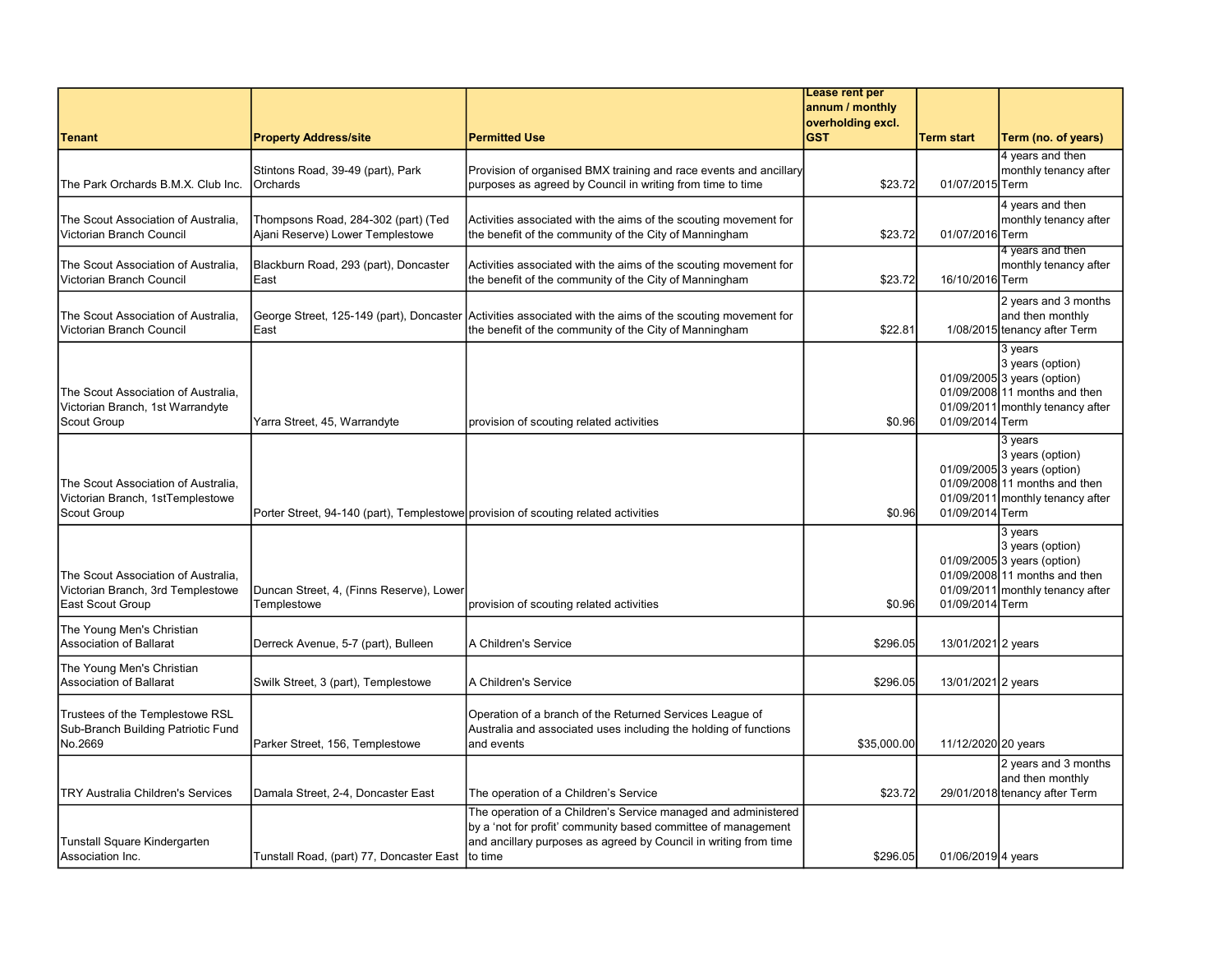|                                                                |                                                                                        |                                                                                                                                                                                                                                                                                                                               | Lease rent per                       |                    |                                            |
|----------------------------------------------------------------|----------------------------------------------------------------------------------------|-------------------------------------------------------------------------------------------------------------------------------------------------------------------------------------------------------------------------------------------------------------------------------------------------------------------------------|--------------------------------------|--------------------|--------------------------------------------|
|                                                                |                                                                                        |                                                                                                                                                                                                                                                                                                                               | annum / monthly<br>overholding excl. |                    |                                            |
| <b>Tenant</b>                                                  | <b>Property Address/site</b>                                                           | <b>Permitted Use</b>                                                                                                                                                                                                                                                                                                          | <b>GST</b>                           | <b>Term start</b>  | Term (no. of years)                        |
| Twin Hills Preschool Inc                                       | Mayfair Avenue, 39-41, Lower<br>Templestowe                                            | The operation of a Children's Service managed and administered<br>by a 'not for profit' community based committee of management<br>and ancillary purposes as agreed by Council in writing from time<br>to time                                                                                                                | \$296.05                             | 01/07/2019 4 years |                                            |
| Vista Valley Bulleen Kindergarten<br>Association Inc.          | Vista Street, 3, Bulleen                                                               | The operation of a Children's Service managed by a not for profit<br>community based committee of management and ancillary<br>purposes as agreed by Council in writing from time to time                                                                                                                                      | \$23.72                              | 01/07/2015 Term    | 4 years and then<br>monthly tenancy after  |
| Warrandyte and District Pre-School<br>Association Inc.         | Taroona Ave, 10 (part), Warrandyte                                                     | Operation of a Children's Service and ancillary purposes                                                                                                                                                                                                                                                                      | \$296.05                             | 01/04/2020 4 years |                                            |
| Warrandyte Community Child Care<br>Centre Co-operative Limited | Masonic Ave, crn. Warrandyte/Ringwood<br>Rd, Warrandyte                                | Purposes for which the Warrandyte Community Child Care Co-<br>operative is constituted                                                                                                                                                                                                                                        |                                      | 16/12/1986 Term    | 20 years and then<br>monthly tenancy after |
| Warrandyte Community Financial<br><b>Services Limited</b>      | Yarra Road, 168-178 (part), Warrandyte                                                 | Storeroom                                                                                                                                                                                                                                                                                                                     | \$4 for Term                         | 10/09/2017 32 days | 3 years, 10 months &                       |
| Warrandyte Diary Pty Ltd                                       | Yarra Street, 168-178 (part), Warrandyte                                               | Newspaper offices                                                                                                                                                                                                                                                                                                             | \$2,718.75                           | 12/08/2017 4 years |                                            |
| Warrandyte Historical Society<br>Incorporated                  | Yarra Street, 111-117, Warrandyte                                                      | Museum, gallery and historical purposes                                                                                                                                                                                                                                                                                       | \$296.05                             | 1/11/2020 1 year   |                                            |
| Warrandyte Neighbourhood House<br>lnc.                         | Yarra Street, 168-178 (part), Warrandyte                                               | Provision of social, educational and recreational activities and<br>ancillary purposes as agreed by Council in writing from time to<br>ltime                                                                                                                                                                                  | \$296.05                             | 12/08/2017 4 years |                                            |
| <b>Warrandyte Sporting Group</b><br>Incorporated               | Taroona Ave, Warrandyte                                                                | Management and administration of the sports pavilion and<br>overseeing sports clubs and ancillary purposes, including a venue<br>for limited hire                                                                                                                                                                             | \$7,654.78                           | 04/07/2020 3 years |                                            |
| Warrandyte Tennis Club Inc.                                    | Taroona Avenue, 12, Warrandyte                                                         | Tennis and ancillary tennis club activities including a venue<br>available for hire to community groups and individuals                                                                                                                                                                                                       | \$296.05                             | 01/10/2019 4 years |                                            |
| Warrandyte Tennis Club Inc.                                    | Croydon Road, 64-76, South Warrandyte<br>and part 64 Croydon Road, Warrandyte<br>South | Tennis and ancillary tennis club activities                                                                                                                                                                                                                                                                                   | \$296.05                             | 01/07/2018 4 years |                                            |
| Women's Health East Inc.                                       | George Street, 125 (part), Doncaster<br>East                                           | Offices with focus on women's health including activities, services<br>and information                                                                                                                                                                                                                                        | \$19,878.60                          | 07/10/2017 4 years |                                            |
|                                                                | Wonga Park Community Cottage Inc. Old Yarra Road, part 9-13, Wonga Park                | Provision of social, educational and recreational activities and<br>ancillary purposes as agreed by Council in writing from time to<br>time                                                                                                                                                                                   | \$23.72                              | 01/01/2015 Term    | 4 years and then<br>monthly tenancy after  |
| Wonga Park Cricket Club<br>Incorporated                        | Old Yarra Rd, 9-13 (part Wonga Park<br>Reserve), Wonga Park                            | Operation and management of ovals 1 and 2 at Wonga Park<br>Reserve                                                                                                                                                                                                                                                            | \$1,400.10                           | 1/06/2001 22 years |                                            |
| Wonga Park Sporting Club Inc.                                  | Old Yarra Rd, 9-13 (part Wonga Park<br>Reserve), Wonga Park                            | Management and administration of the sports pavilion and<br>generally, overseeing the provision of cricket, netball and soccer<br>by the Wonga Park Cricket Club, Wonga Park Netball Club Inc,<br>and Wonga Park Wizards Junior Football Club Inc and ancillary<br>purposes as agreed by Council in writing from time to time | \$68.04                              | 22/10/2016 Term    | 4 years and then<br>monthly tenancy after  |